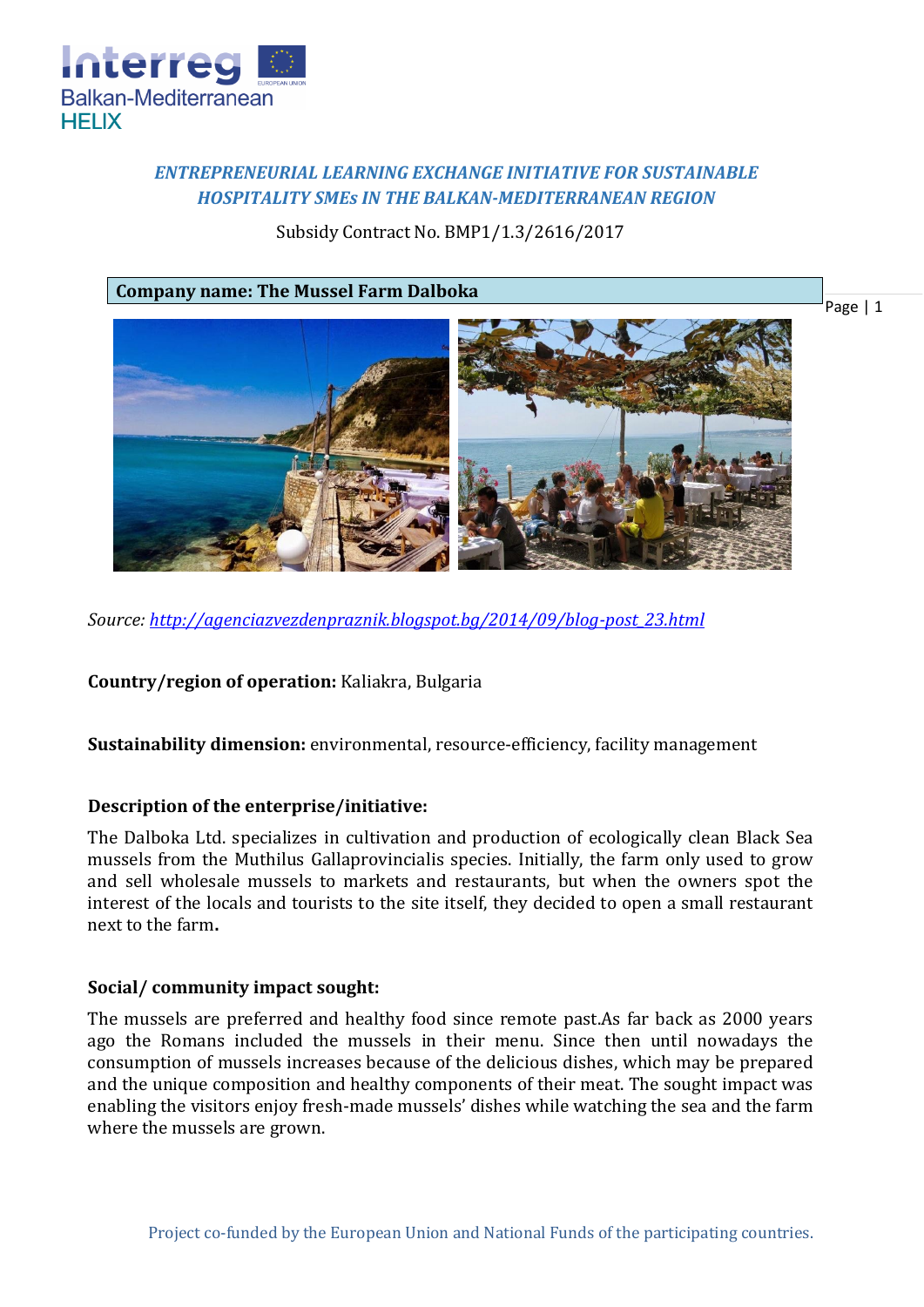

**Stakeholders:** fans of mussels and seafood

# **Approach applied:**

mussel farm, as well as variety of dishes of sea gifts. The opulent and delicious menu would  $\frac{1}{\text{Page } |2}$ At the very sea coast above the bay and the farm is located Dalboka mussel restaurant. The restaurant offers an opulent menu of fresh sea mussels, which are obtained from the satisfy and the most exacting taste. Besides the mussel specialties the menu includes selected fish and fish delicacies, fresh salads and appetizers. Here the visitors enjoy magnificent view, listening to the whisper of the waves, absorbed in one incredible atmosphere.

## **Innovation applied**:

It is the first mussels' farm to open also a restaurant and to welcomes visitors.

## **Social impact and business results achieved:**

Since its opening, the restaurant enjoys a great interest of visitors from the region, the country and abroad. Even though it is more of a summer destination and the prices in the restaurant are relatively high, the dining area is fully booked during all seasons showing the customers' satisfaction is higher.

## **Financial situation / sustainability of the business model:**

The sustainability of the business model is ensured by the high-quality and high-capacity production of mussels which are being distributed throughout the restaurants in the area. Moreover, the innovation applied – adding restaurant to the company's capacities – adds value to the products and bolsters the sustainability of the business by elongating the production-delivery chain.

**Key success factors:** Closed cycle of production and delivery to the end customer

**Challenges and problems:** The mussels are a natural "bioindicator" about the cleanness of the water, in which they live – they develop only in clean waters. In order to be possible for the mussels to live and propagate, the Dalboka mussel farm was created in a remote and ecologically-clean location to which there is no asphalt road and it is difficult to be reached because the terrain is very steep. However the challenge didn't hinder the people who wanted to visit the place. They just used to park their cars next to the asphalt road and walked 3 km on the steep hill to reach the farm. Still, the place was not child- and disabledfriendly. The problem was later solved and nowadays there is a road and parking lot for the visitors.

## **Year when the enterprise was created: 1994**